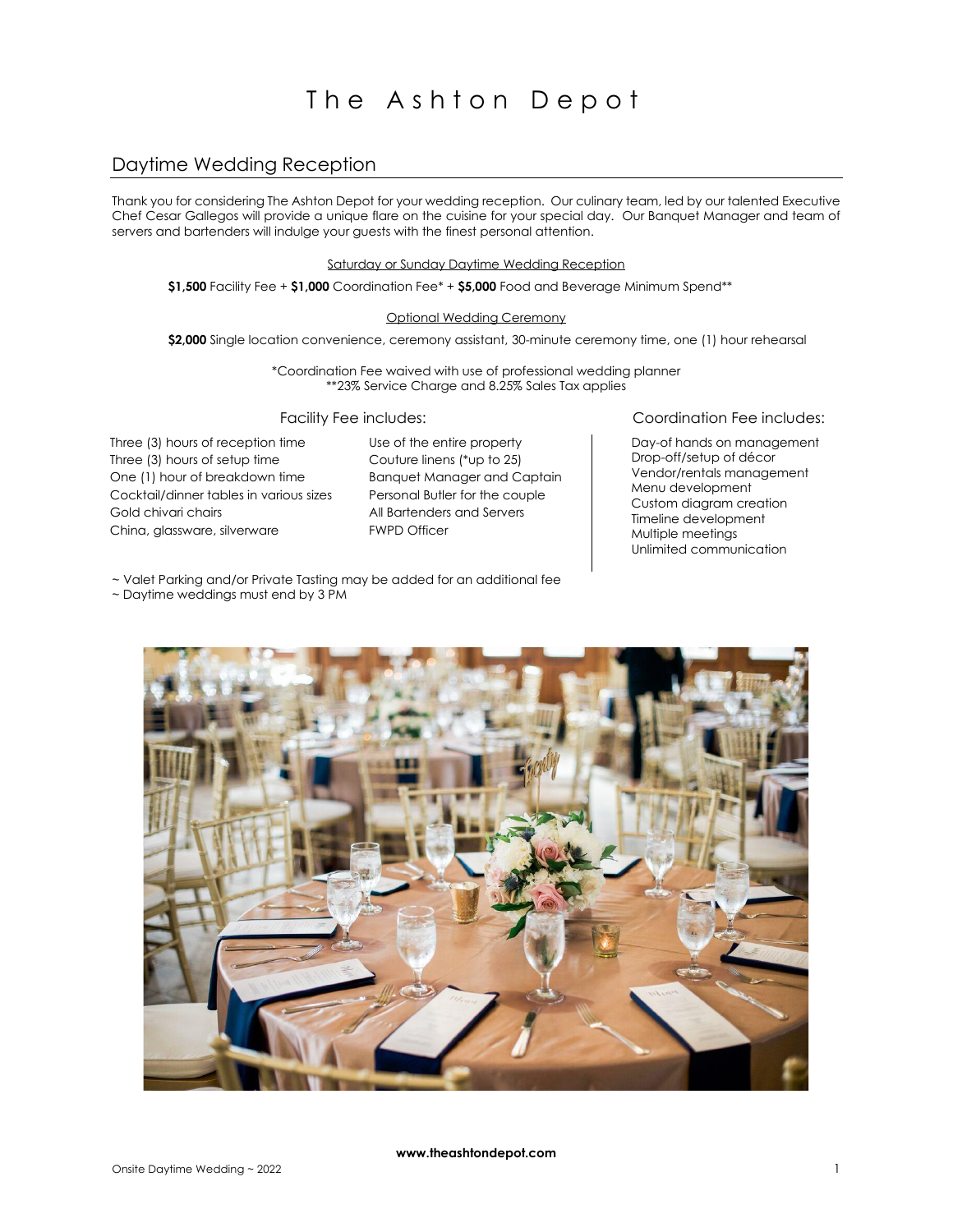# The Ashton Depot

# Daytime Wedding Reception

# **Breakfast and Brunch Buffet Selections**

Selections include Regular Coffee, Decaffeinated Coffee & Mighty Leaf Tea Selections

#### **Hors d'oeuvres (Select Two)**

Mini Ham and Cheddar Quiche Mini Chicken and Waffles Mini Pigs in a Blanket Stuffed Strawberry with Cream Cheese & Walnuts

#### **Buffet**

Farm Fresh Eggs Scrambled with Garden Herbs White Cheddar Drop Biscuits with Cream Gravy Skillet Potatoes with Tomatoes, Onion & Smoked Cheddar Cheese Baked and Seasoned Sweet Potatoes Apple Wood Smoked Bacon Breakfast Sausage Links Yogurt Parfaits with Granola, and Berries Banana Pecan Bread with Whipped Cream Cheese, Seasonal Fruit and Berries Apple Danish and Cinnamon Rolls Orange, Apple and Cranberry Juices

### **\$30.00 per guest**

Stations must accompany Buffet Selections

#### **Omelets ~ \$10.00 per guest**

Omelets, made to order, with choice of toppings: Cheddar Cheese, Jack Cheese, Onions, Mushrooms, Diced Honey Ham, Black Olives, Tomatoes, Jalapenos, Apple Wood Smoked Bacon Bits, and Baby Spinach

#### **Waffle Station ~ \$10.00 per guest**

Fresh Waffles, made to order, with choice of toppings: Strawberries, Blueberries, Sliced Bananas, Chocolate Chips, Whipped Cream, Butter, Vanilla Maple Syrup, Blueberry Syrup, Strawberry Syrup and Chocolate Sauce

#### **Smore's Action Station ~ \$10.00 per guest**

Make Your Own S'mores with Jumbo Marshmallows, Chocolate, Honey and Cinnamon and Sugar Graham Crackers ~ Plain and Almond Hershey Bars, Oreo Cookie, Recess Pieces Candy Bars

#### **Donut Action Station ~ \$10.00 per guest**

Glazed and Cinnamon Sugar Doughnuts Warm Fudge, Sprinkles, Walnuts, Coconut Shavings Chocolate, Strawberry and Caramel Sauces

# **The Pony Express The Steam Engine**

### **Hors d'oeuvres (Select Two)**

Chipotle Honey Shrimp with Plantain Buttermilk Chicken and Waffles with Maple Syrup Caprese Tomato and Mozzarella Basil and Balsamic Tomato Basil Soup Shooter

## **Buffet**

Traditional Eggs Benedict with Hollandaise Sauce Smoked Salmon Platter with Dill, Capers, Scallion Cream Cheese, Chopped Eggs, Red Onions, Lemons, and Pumpernickel Bread Chocolate Chip, Cherry and Orange Scones with Fresh Fruit Preserves Seasonal Sliced Fruit and Berries Served with Charred Honey and Vanilla Yogurt Airline Chicken with Tarragon Butter Mushroom Risotto and Roasted Carrots Texas Field Greens with English Cucumber, Heirloom Tomatoes, Candied Walnuts, Feta Cheese and White Balsamic Vinaigrette

#### **\$40.00 per guest**

### **Stations Bar Selections**

May be added to any Package

### **3-Hour Hosted Bar**

#### **Choice of Mimosa Bar or Bloody Mary Bar**

**Mimosa Bar with J. Roget Brut ~ \$20 per guest** Accompaniments: Orange, Grapefruit, Cranberry and Pomegranate Juice, Strawberries, Blueberries, Raspberries, Blackberries, Orange Slices

## **Bloody Mary Bar with Tito's Vodka ~ \$20 per guest**

Accompaniments: Apple Wood Smoked Bacon Strips, Pickle Spears, Cocktail Onions, Pickled Okra, Celery, Queen Olives, Lime, Mini Tabasco Bottles

#### **\*Add Beer/Wine to Mimosa/Bloody Mary Bar \$20 per guest**

**Beers**: Bud Light, Coors Light, Miller Lite, Heineken, Dos XX, Modelo, Michelob Ultra, Shiner Bock

**Wines**: Chardonnay and Cabernet Sauvignon

**Beverages**: Iced Tea, Coffee, Assorted Soft Drinks